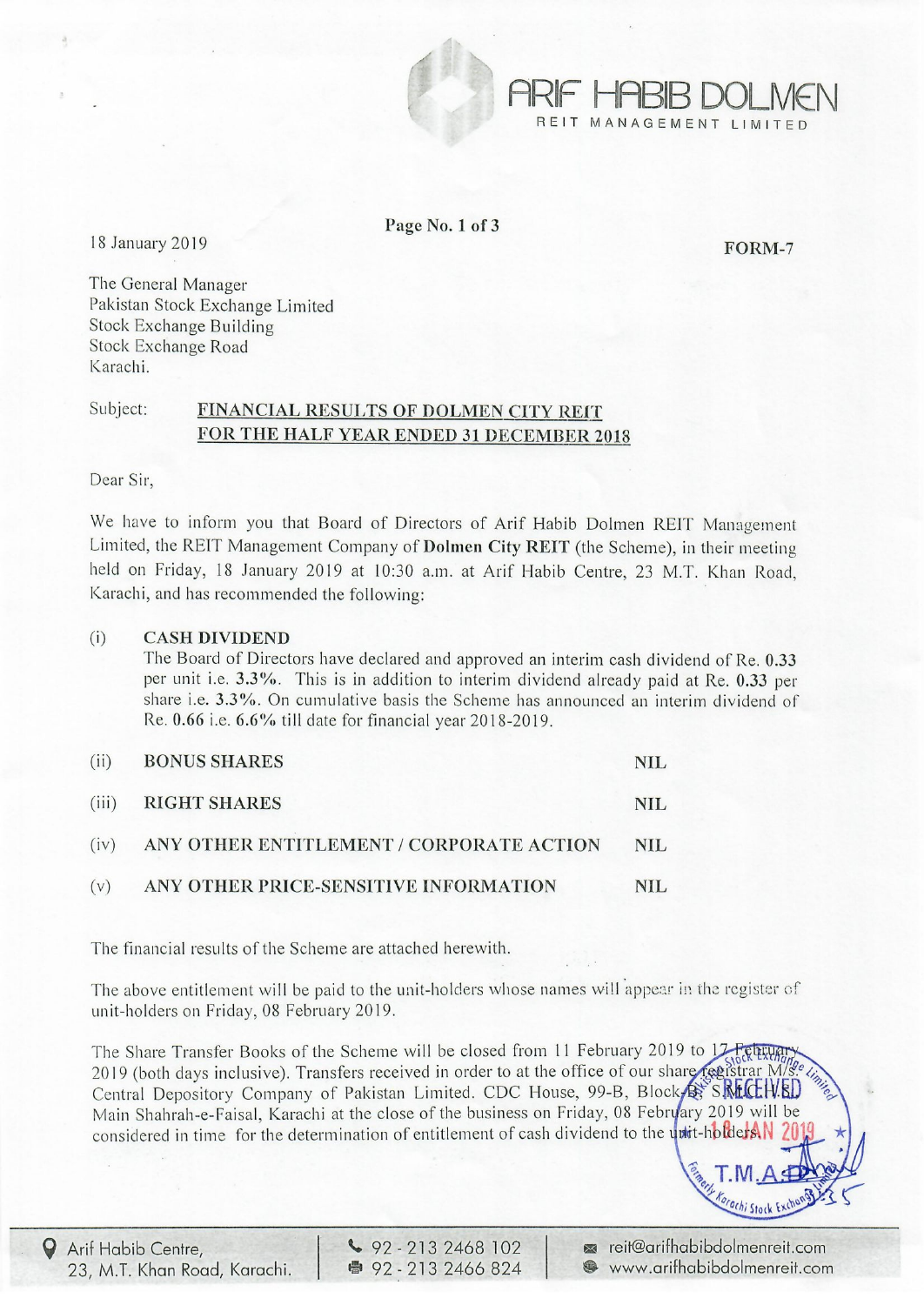

## **Page** No.2 **of 3**

You may please also inform the TRE Certificate Holders of the Exchange accordingly.

The half yearly report of the Scheme as of and for the period ended 31 December 2018 will be transmitted through PUCARS, within specified time.

Yours' faithfully,

Munee CFO & Company Secretary